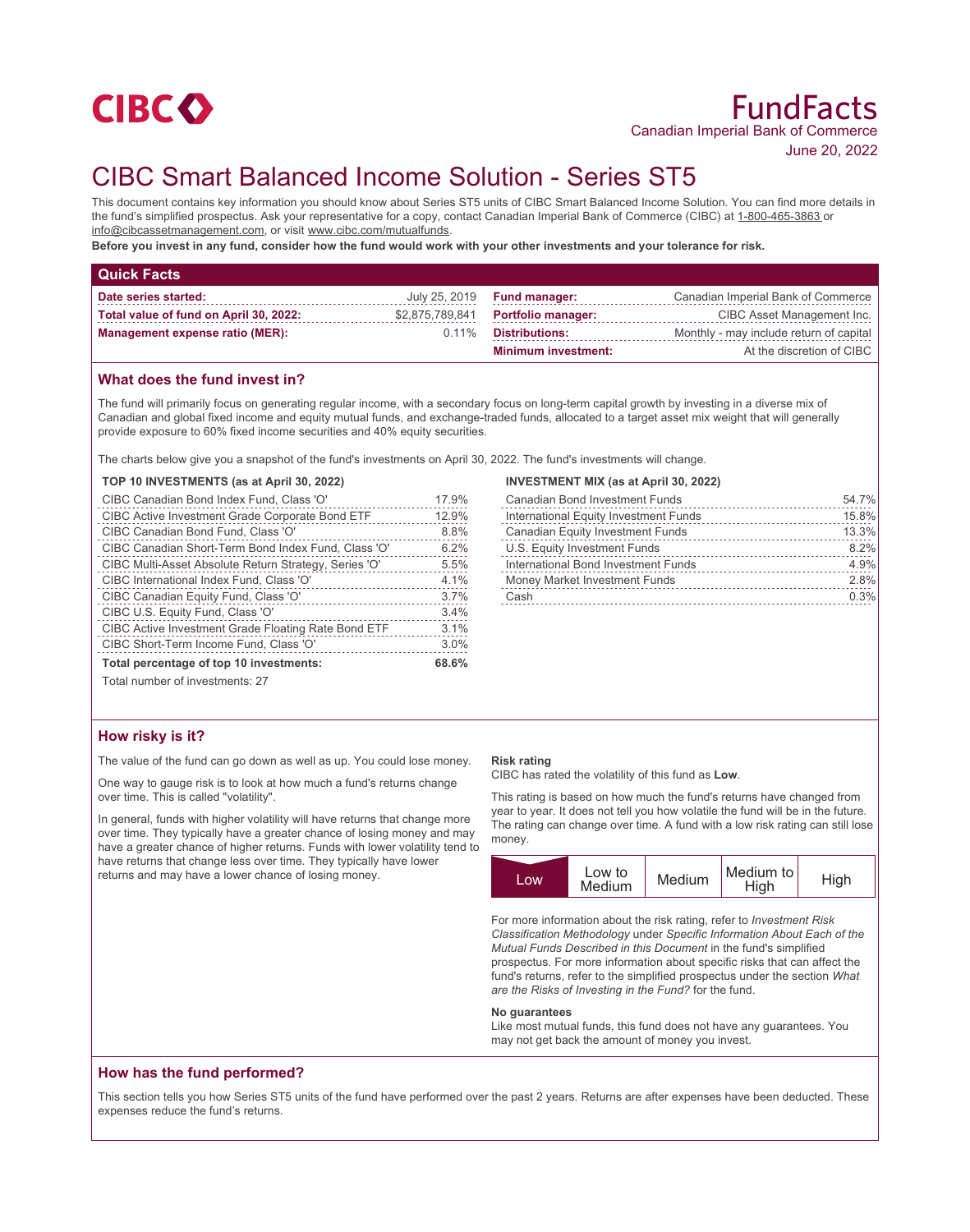## **FundFacts**

#### **YEAR-BY-YEAR RETURNS**

This chart shows how Series ST5 units of the fund performed in each of the past 2 calendar years. Series ST5 units have not dropped in value in either of the 2 years. The range of returns and change from year to year can help you assess how risky the fund has been in the past. It does not tell you how the fund will perform in the future.



#### **BEST AND WORST 3-MONTH RETURNS**

This table shows the best and worst returns for Series ST5 units of the fund in a 3-month period over the past 2 calendar years. The best and worst 3-month returns could be higher or lower in the future. Consider how much of a loss you could afford to take in a short period of time.

|                    |         | Return 3 months ending | If you invested \$1,000 at the beginning of the period |
|--------------------|---------|------------------------|--------------------------------------------------------|
| <b>Best return</b> | $8.5\%$ | June 30, 2020          | Your investment would rise to \$1,085                  |
| Worst return       |         | -5.7%   March 31, 2020 | Your investment would drop to \$943                    |

#### **AVERAGE RETURN**

The annual compounded return of Series ST5 units of the fund since July 25, 2019 was 2.5%. If you had invested \$1,000 in the fund on July 25, 2019, your investment would be worth \$1,072 as at April 30, 2022.

| Who is this fund for?                                                                                                                                              | A word about tax                                                                                                                                                                                                                                                                                     |
|--------------------------------------------------------------------------------------------------------------------------------------------------------------------|------------------------------------------------------------------------------------------------------------------------------------------------------------------------------------------------------------------------------------------------------------------------------------------------------|
| Investors who:<br>• are seeking a combination of regular income with a secondary focus on<br>long-term capital growth; and<br>• are investing for the medium term. | In general, you will have to pay income tax on any money you make on a<br>fund. How much you pay depends on the tax laws where you live and<br>whether or not you hold the fund in a registered plan such as a<br>Registered Retirement Savings Plan (RRSP) or a Tax-Free Savings<br>Account (TFSA). |
|                                                                                                                                                                    | Keep in mind that if you hold your fund in a non-registered plan, fund<br>distributions are included in your taxable income, whether you receive<br>them in cash or have them reinvested.                                                                                                            |

## **How much does it cost?**

The following tables show the fees and expenses you could pay to buy, own, and sell Series ST5 units of the fund. The fees and expenses - including any commissions - can vary among series of a fund and among funds. Higher commissions can influence representatives to recommend one investment over another. Ask about other funds and investments that may be suitable for you at a lower cost.

#### **1. SALES CHARGES**

There are no sales charges payable when you buy, switch, or sell Series ST5 units of the fund.

#### **2. FUND EXPENSES**

You don't pay these expenses directly. They affect you because they reduce the fund's returns.

As at December 31, 2021, the expenses for Series ST5 units of the fund were 0.15% of its value. This equals \$1.50 for every \$1,000 invested.

|                                                                                                                                                                                                                                                                                                                                                                                         | Annual rate<br>(as a % of the fund's value) |
|-----------------------------------------------------------------------------------------------------------------------------------------------------------------------------------------------------------------------------------------------------------------------------------------------------------------------------------------------------------------------------------------|---------------------------------------------|
| Management expense ratio (MER)<br>This is the total of the fund's management fee (including the trailing commission), fixed administration fee, and any<br>operating expenses not covered by the fixed administration fee (fund costs) for Series ST5 units of the fund. CIBC<br>waived or absorbed some of the fund's expenses. If it had not done so, the MER would have been higher. | $0.11\%$                                    |
| Trading expense ratio (TER)<br>These are the fund's trading costs.                                                                                                                                                                                                                                                                                                                      | 0.04%                                       |
| <b>Fund expenses</b>                                                                                                                                                                                                                                                                                                                                                                    | 0.15%                                       |